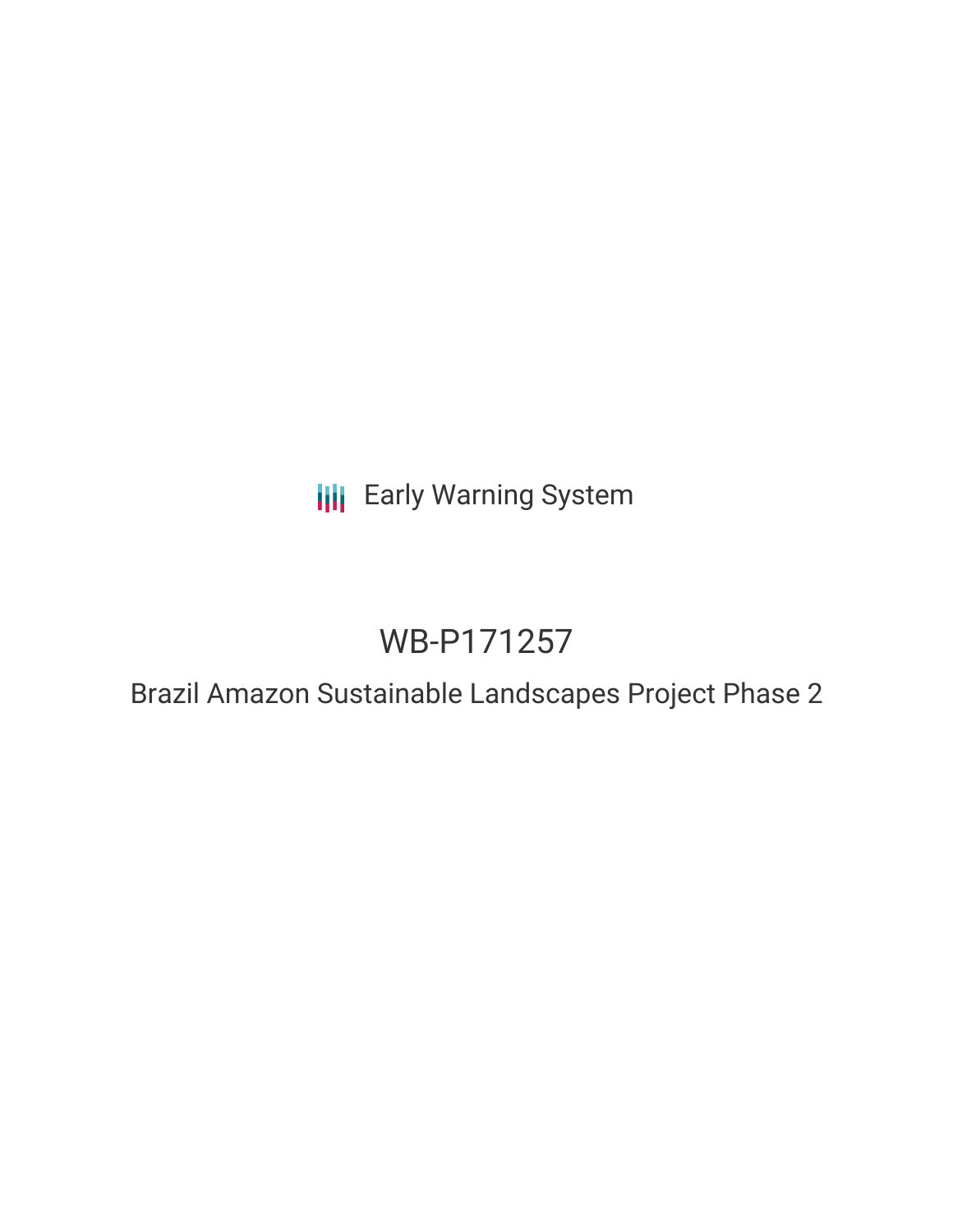

### **Quick Facts**

| <b>Countries</b>               | Brazil                                                                                |
|--------------------------------|---------------------------------------------------------------------------------------|
| <b>Financial Institutions</b>  | World Bank (WB)                                                                       |
| <b>Status</b>                  | Pipeline                                                                              |
| <b>Bank Risk Rating</b>        |                                                                                       |
| <b>Voting Date</b>             | 2020-11-26                                                                            |
| <b>Borrower</b>                | Fundo Brasileiro de Biodiversidade (FUNBIO) and Conservação Internacional (CI Brazil) |
| <b>Sectors</b>                 | Agriculture and Forestry                                                              |
| <b>Investment Amount (USD)</b> | \$19.30 million                                                                       |
|                                |                                                                                       |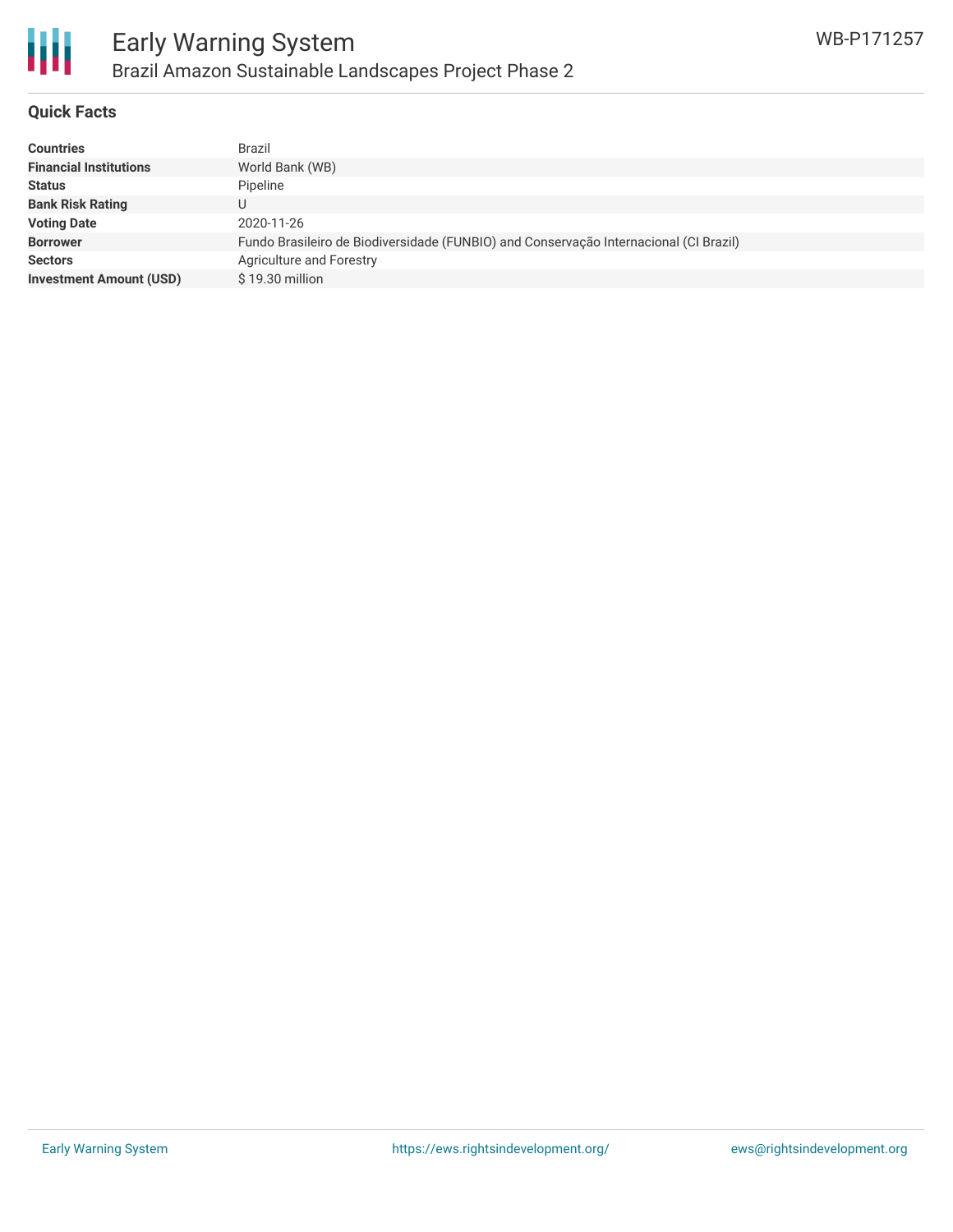

## **Project Description**

The Project Development Objective (PDO) is to expand the area under legal protection and improve management of Protected Areas, and increase the area under restoration and sustainable management in the Brazilian Amazon.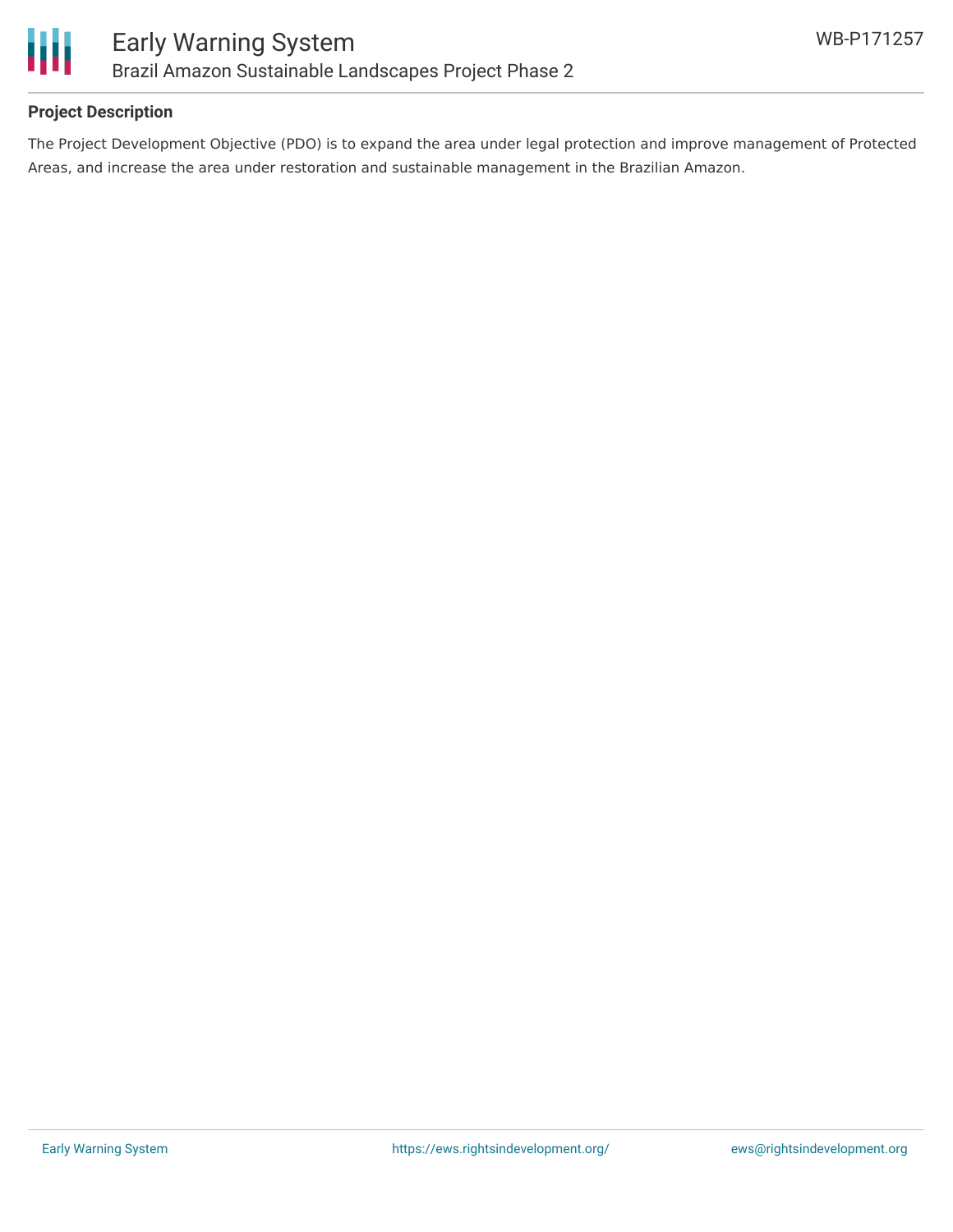

## **Investment Description**

World Bank (WB)

Not available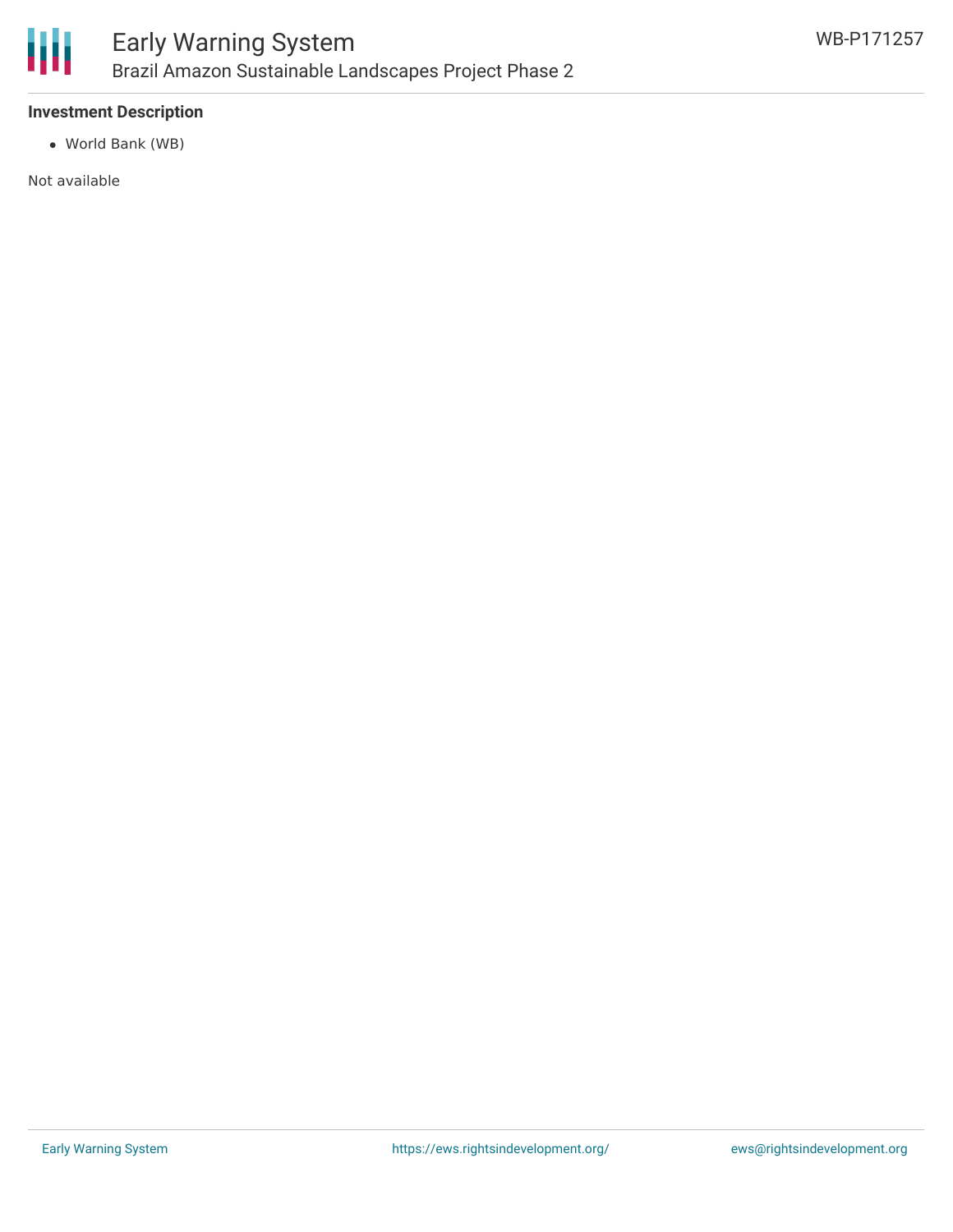## **Contact Information**

#### ACCESS TO INFORMATION

To submit an information request for project information, you will have to create an account to access the Access to Information request form. You can learn more about this process at: https://www.worldbank.org/en/access-toinformation/request-submission

#### ACCOUNTABILITY MECHANISM OF THE WORLD BANK

The World Bank Inspection Panel is the independent complaint mechanism and fact-finding body for people who believe they are likely to be, or have been, adversely affected by a World Bank-financed project. If you submit a complaint to the Inspection Panel, they may investigate to assess whether the World Bank is following its own policies and procedures for preventing harm to people or the environment. You can contact the Inspection Panel or submit a complaint by emailing ipanel@worldbank.org. Information on how to file a complaint and a complaint request form are available at: https://www.inspectionpanel.org/how-tofile-complaint